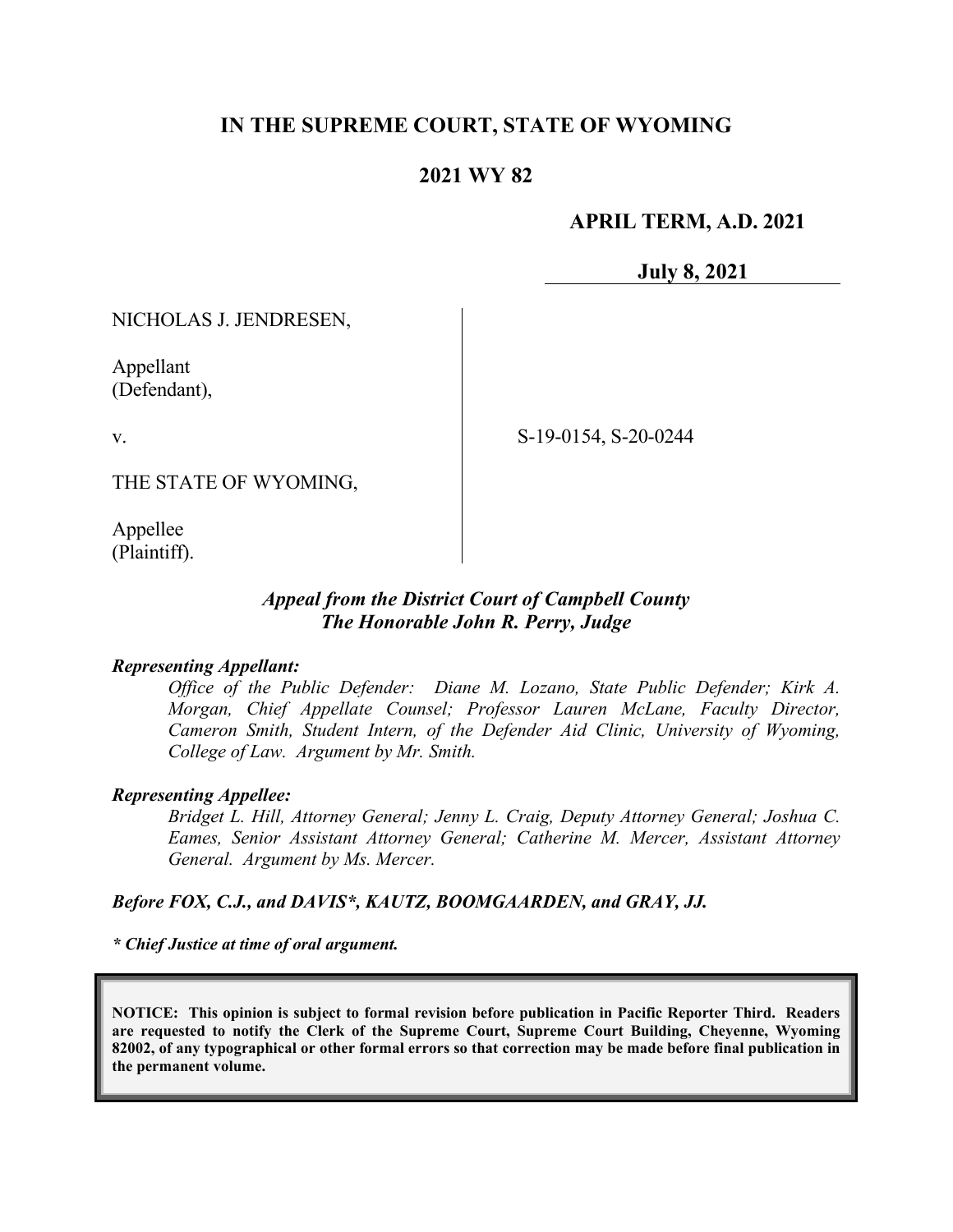### **FOX, Chief Justice.**

[¶1] When police contacted Nicholas Jendresen in response to allegations of sexual abuse of a minor, he had trashed his apartment and stripped naked. He then ran screaming outside into the snow. He was arrested and taken to the hospital where he confessed to the crime. He confessed again in jail a few days later. Arguing he did not knowingly and intelligently waive his *Miranda* rights, he filed a motion to suppress the statements which the district court denied. After a bench trial, the district court found him guilty of four counts of sexual abuse of a minor. He appealed and filed a W.R.A.P. 21 motion, which the district court denied. He appeals that decision, and we consolidate his appeals. We affirm.

### *ISSUES*

- [¶2] We rephrase and consolidate the issues:
	- I. Did the district court err when it found Mr. Jendresen knowingly and intelligently waived his *Miranda* rights?
	- II. Was Mr. Jendresen's trial counsel ineffective:
		- A. for failing to supply his trial expert with video evidence?
		- B. for stipulating that the experts' motion hearing testimony on his psychological evaluations could be admitted at trial?
		- C. for various additional omissions he raises in this appeal?
	- III. Did Mr. Jendresen's trial counsel's actions cumulatively prejudice him?

### *FACTS*

[¶3] On Christmas Eve, 2016, Nicholas Jendresen confessed to his brother-in-law, Arlin Price, that he had been touching his six-year old daughter, I.J., "in her private areas." Mr. Price advised Mr. Jendresen to tell his wife, and the next evening Mr. Jendresen did so. Mrs. Jendresen gathered the couple's children and took them to Mr. Price's nearby apartment. Mr. Price called the Gillette Police Department. He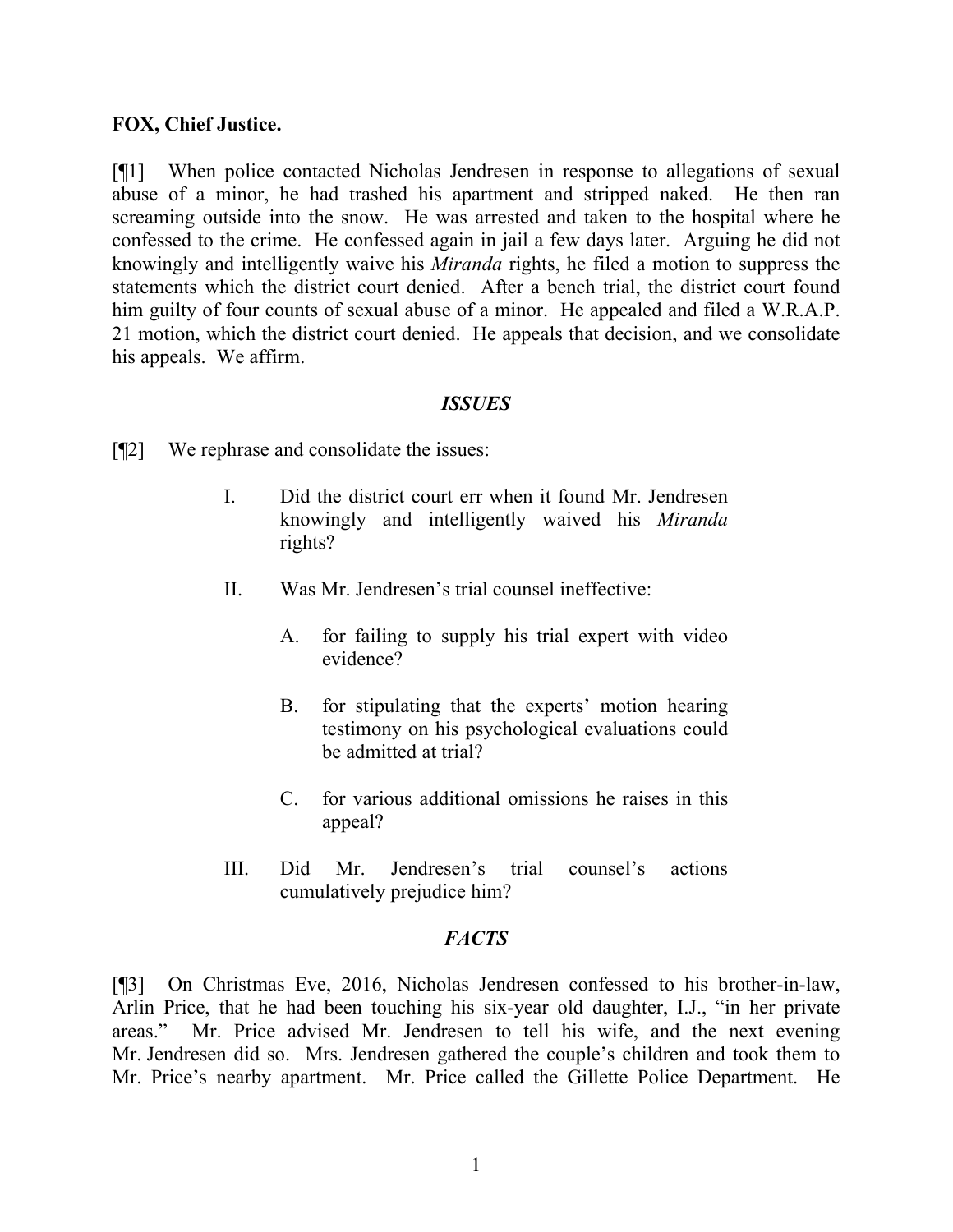reported what Mr. Jendresen had disclosed and that Mr. Jendresen was alone in his apartment, with firearms, and potentially suicidal.

[¶4] Corporal Jay Johnson responded, along with five or six other officers, most of whom were recording with their body cameras. Corporal Johnson made contact with Mr. Price in his apartment building. Two other officers encountered Mr. Jendresen walking out of his apartment into the hallway, naked. They commanded him to show his hands so they "could see that he had no weapons" and to lie down on the floor. He complied at first, but then slipped past the officers, who tasered him at least twice; he ran down a flight of stairs; and out the door where he was tackled in the snow. The officers cuffed him and dragged him back into the apartment building. As they did so, Mr. Jendresen repeatedly said, and at times screamed, "I love everyone."

[¶5] Mr. Price arrived and told Mr. Jendresen to "calm down" and to "quit screaming and yelling," which he did. Mr. Jendresen continued to mumble strange statements and tell everyone that he loved them, but he also answered several questions clearly, and told the officers where they could find pants, shoes, and a blanket in his apartment. EMTs arrived and asked him what was going on, and he answered, "I was a bad man [unintelligible]. . . . I was being a bad man. And it . . . it hurt . . . my daughter."

[¶6] In the ambulance, Mr. Jendresen had difficulty answering some questions, such as his age, although he knew his birthdate. He made odd comments, apologized to the officers, and he sang quietly to himself. At the hospital, officers handcuffed him to the bed rails. Mr. Jendresen was able to reply to a nurse's basic medical questions, but he could not list his medications, and when the nurse asked him why he took medication, he responded, "because I love you." Officer Dillard later testified that Mr. Jendresen's mental state at the hospital was "much different than that of the individual we were wrestling with." When Mr. Jendresen, who was by then calm, began to make incriminating statements, Officer Dillard asked Corporal Johnson to come to the hospital.

[¶7] At the time, Corporal Johnson was searching the Jendresen apartment for physical evidence of the alleged abuse. He found the apartment in complete disarray, although Mrs. Jendresen reported the apartment had been picked up and clean when she left.

# **Confession**

[¶8] Corporal Johnson arrived at the hospital and advised Mr. Jendresen of his *Miranda* rights. Mr. Jendresen indicated he understood by nodding. Corporal Johnson asked Mr. Jendresen to clarify the statements he had reportedly made to Mr. Price about sexually touching his daughter. He asked, "Are you talking—touching her on her cheeks, touching her on the shoulders, touching on her butt, touching her on her breasts, her stomach, did you touch her vagina? What are you talking about?" Mr. Jendresen responded that he touched "the one bad thing," and then confirmed that he had touched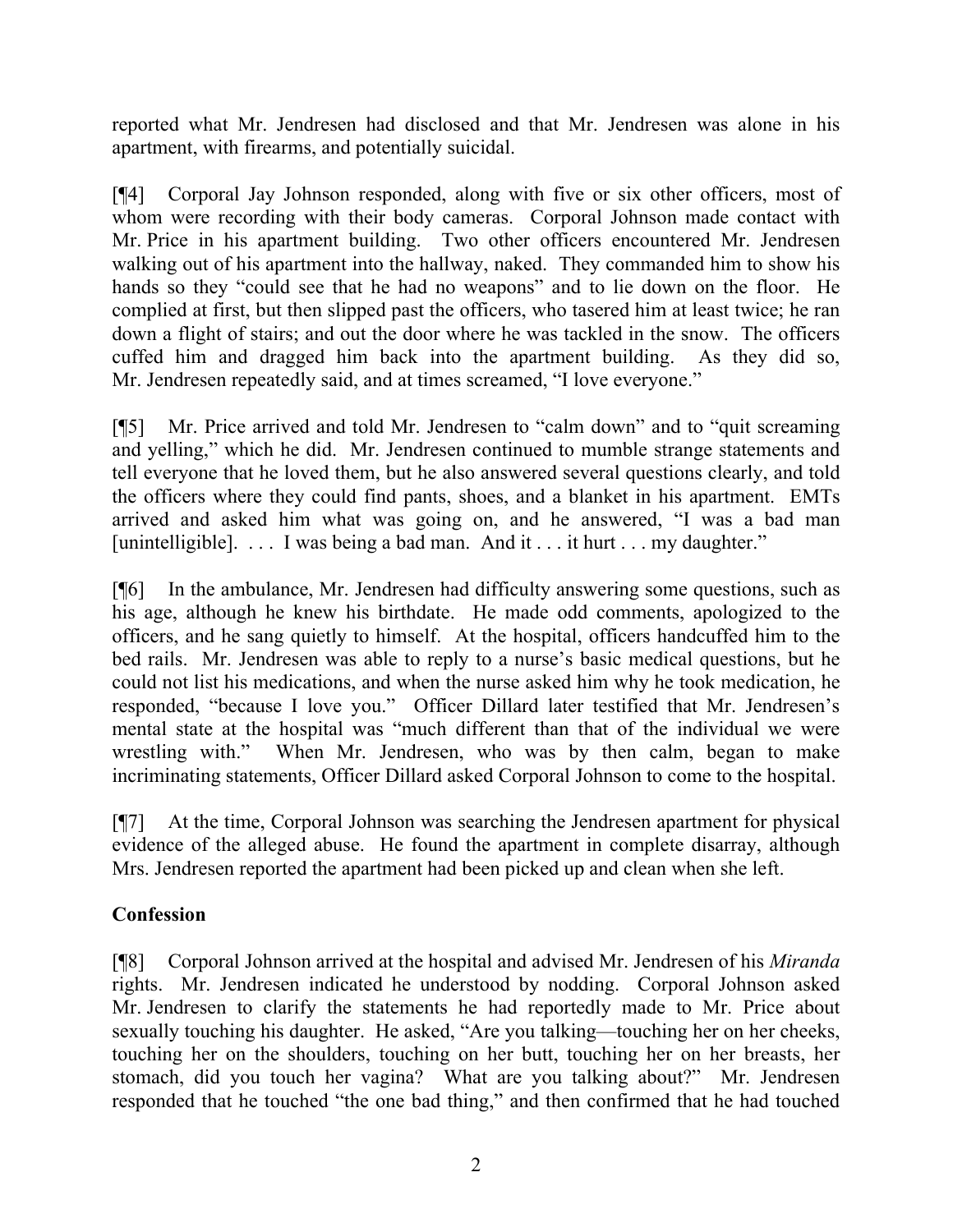her vagina in a sexual way. He said the abuse began when his daughter was in diapers, and happened five to ten times in a number of locations, and at least four times since the family had moved to Gillette, months earlier.

[¶9] Mr. Jendresen described the sexual abuse in detail and his thoughts at the time. Mr. Jendresen also described, in detail, the events leading up to his hospitalization, including the disclosures he made to his brother-in-law and wife, trashing his apartment, stripping naked, and walking out into the hallway and seeing the officers.

[¶10] A few days later, while in jail, Mr. Jendresen asked Corporal Johnson to come and speak with him. He was advised of his rights and confessed again in detail, acknowledging that in the hospital he had already "let the cat out of the bag, so to speak."

# **I.J.'s Forensic Interview**

[¶11] A forensic interviewer for the Children's Home Child Advocacy Center of Rapid City, South Dakota, met with I.J. I.J.'s interview largely corroborated Mr. Jendresen's confession.

## **Competency Evaluations**

[¶12] The State charged Mr. Jendresen with three counts of first-degree sexual abuse of a minor and one count of second-degree sexual abuse of a minor under Wyo. Stat. Ann. §§ 6-2-314 and 6-2-315. Mr. Jendresen's court-appointed attorney filed a motion in the circuit court to have Mr. Jendresen evaluated for his fitness to proceed pursuant to Wyo. Stat. Ann. § 7-11-303(b) and (c). Dr. Laura McCormick, a forensic examiner from the Wyoming State Hospital, met with Mr. Jendresen and filed a report finding him not fit to proceed due to depression. She recommended inpatient restoration treatment, so the circuit court sent him to the State hospital. A month later, Dr. Katherine Mahaffey, a different forensic psychologist for the State, evaluated Mr. Jendresen and filed a report finding him competent to proceed. The case was bound over to the district court, where Mr. Jendresen was arraigned and pled not guilty to all charges.

[¶13] Mr. Jendresen filed a Motion to Enter Plea of Not Guilty by Reason of Mental Illness (NGMI) and a Motion for a Psychological Evaluation, Criminal Responsibility pursuant to Wyo. Stat. Ann. § 7-11-304. Mr. Jendresen's counsel later explained that the NGMI defense was not part of his ultimate trial strategy, but a way to obtain further evaluations, which might support his theory that Mr. Jendresen's bizarre behavior on the night of the arrest indicated he may not have been capable of knowingly and intelligently waiving his *Miranda* rights.

[¶14] Dr. Mahaffey evaluated Mr. Jendresen again for the purposes of the NGMI defense. Based on what she felt was suspicious endorsement and exaggeration of a wide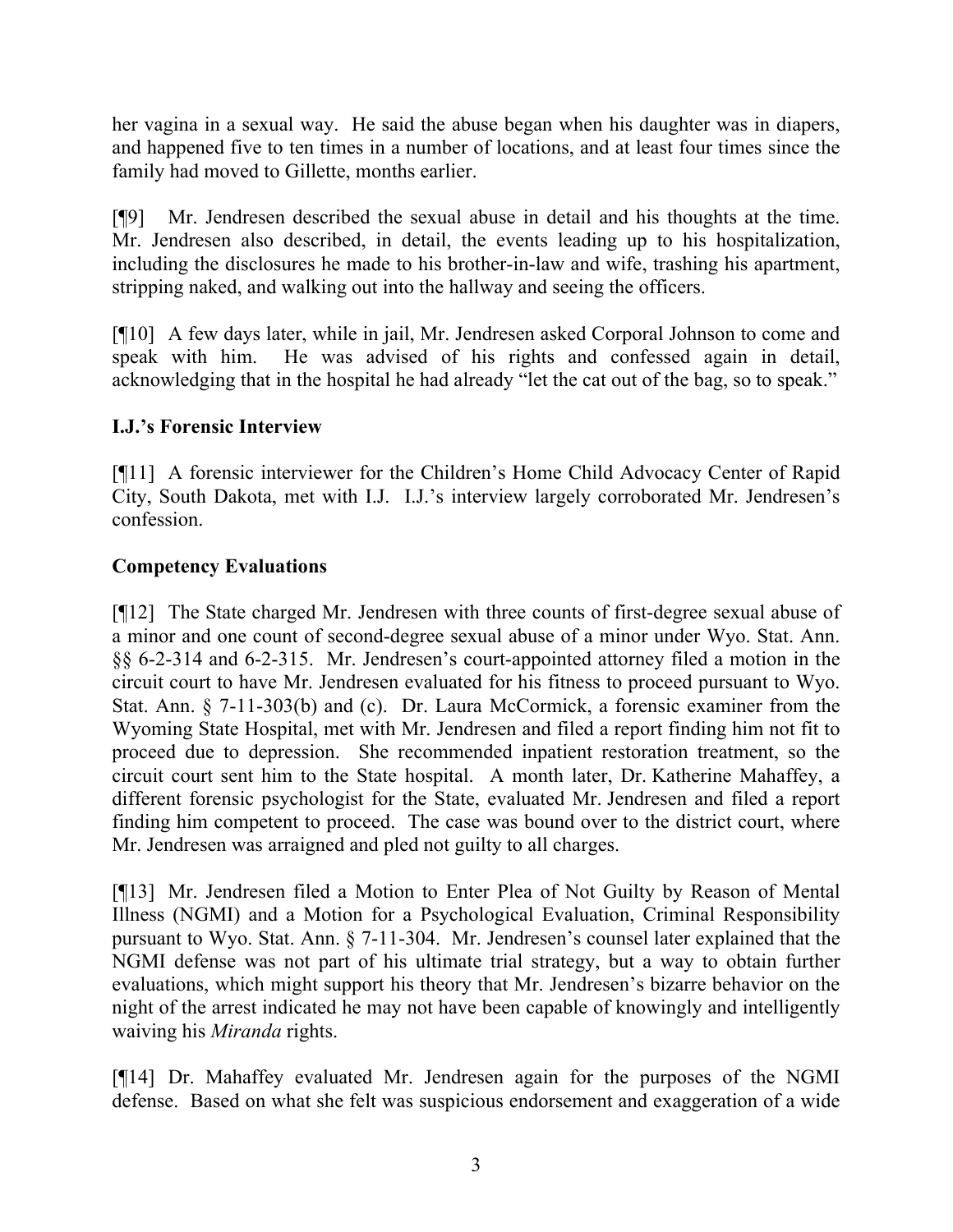constellation of symptoms, particularly his reported inability to remember the abuse or his confessions, Dr. Mahaffey diagnosed him with malingering and several other disorders. But her report found Mr. Jendresen "did not suffer from a mental illness or mental deficiency so severely abnormal as to have grossly and demonstrably impaired his perception or understanding of reality," and stated "with a reasonable degree of psychological certainty" that "Mr. Jendresen did not lack substantial capacity, as a result of mental illness or deficiency, either to appreciate the wrongfulness of his conduct or to conform his conduct to the requirements of the law." (Emphasis omitted.)

[¶15] Mr. Jendresen's counsel requested a second opinion from Dr. Trent Holmberg, a forensic psychiatrist. Counsel sent Dr. Holmberg the police reports and thousands of pages of Mr. Jendresen's medical, military, and mental health records, but did not send the officers' body cam videos of the arrest and confessions, because he felt Mr. Jendresen's behaviors on that night were "well documented" in the police reports. Dr. Holmberg examined Mr. Jendresen, and filed a report expressing concerns about his competence at the time of the confessions. Dr. Holmberg opined that Mr. Jendresen confessed amidst an acute psychotic episode and may not have knowingly and intelligently waived his rights.

# **Motion to Suppress**

[¶16] Mr. Jendresen filed a motion to suppress his confessions. The district court held a hearing in January 2019, during which both experts testified remotely. Dr. Holmberg opined that Mr. Jendresen was, more likely than not, acutely psychotic and lacking contact with reality when he confessed at the hospital. He supported his conclusion with information from the police reports about the condition of the Jendresen apartment and Mr. Jendresen's behavior throughout the night. He also opined that Mr. Jendresen had a lingering thought disorder, disconnection with reality, or mood episode that did not resolve until weeks after he was arrested.

[¶17] Dr. Holmberg discussed Mr. Jendresen's reported lack of memory of the events of late December, which he asserted was a common symptom in patients after a period of psychosis. Dr. Holmberg referred to evidence in Mr. Jendresen's records that he had had other psychotic or dissociative episodes in 2007, 2009, and May 2016, each time reporting amnesia afterward. He opined that Mr. Jendresen's inability to remember the December 2016 incident was likely an indication of actual memory loss, not malingering.

[¶18] Dr. Holmberg had not viewed any of the videos because they had not been provided to him. Nevertheless, Dr. Holmberg answered several of the court's questions about how it should view Mr. Jendresen's seemingly competent demeanor while he was at the hospital. He explained that, even if Mr. Jendresen's answers seemed cogent and linear, it was possible the answers were based on delusions rather than reality; that the court could not assume Mr. Jendresen was oriented as to time and place unless he was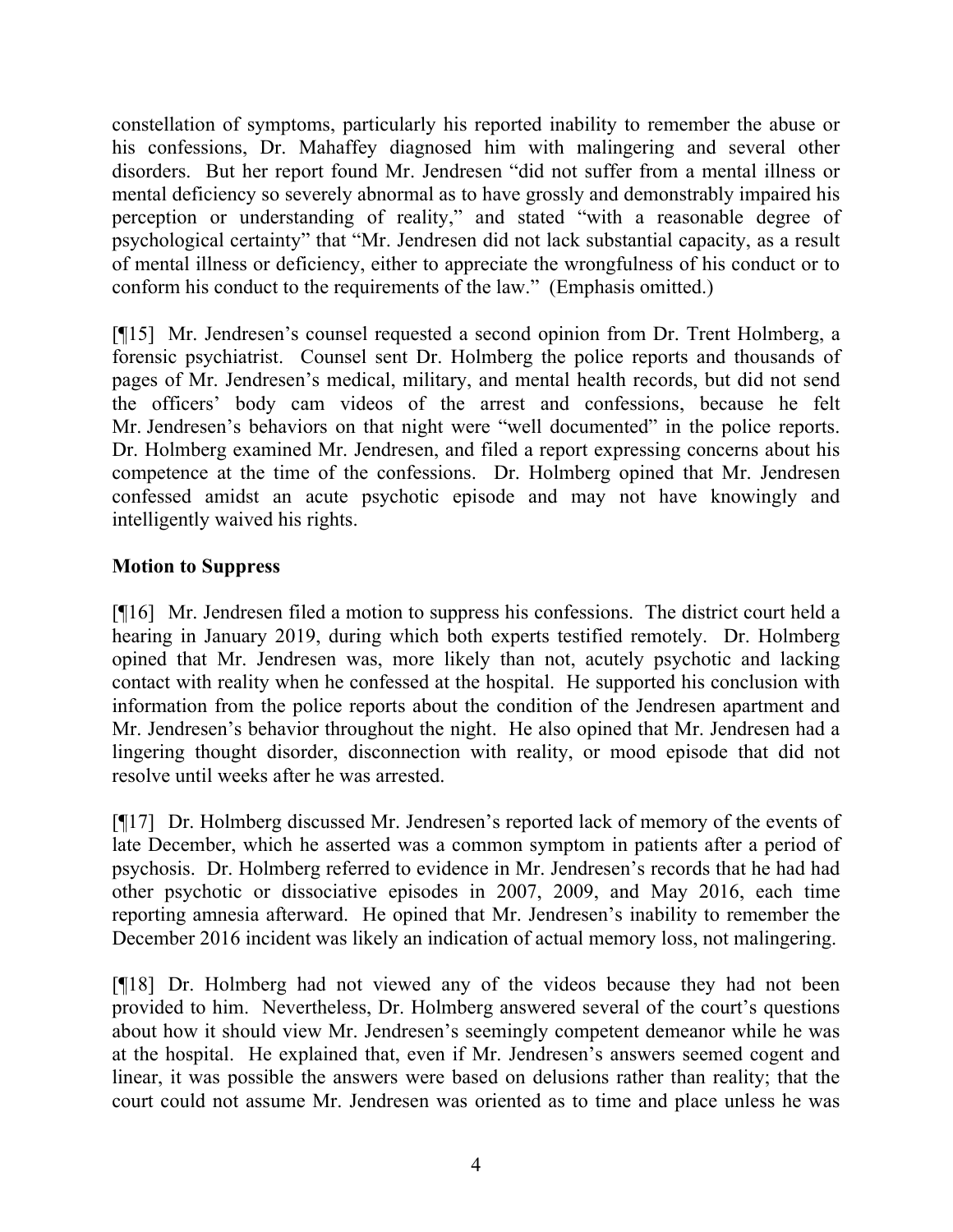asked about his awareness of his surroundings directly; and that detailed answers were not necessarily more true than short answers. He also explained that the court could not take Mr. Jendresen's indication that he understood his constitutional rights at face value, but should look for "some evidence that he demonstrated an understanding and didn't just say he had an understanding," because statements by someone who is acutely psychotic may be true or false.

[¶19] Dr. Mahaffey testified that she did not think Mr. Jendresen was in the midst of a psychotic episode when he confessed, and that his demeanor was not consistent with someone having a psychotic break. She stated she did not see the evidence of the hallucinations, delusions, disorganization, or inability to communicate that Dr. Holmberg discussed. She pointed instead to the fact Mr. Jendresen engaged in metacognition (thinking about his thinking) when he talked about his "warped thinking" at the time of the alleged abuse, and when he said that "in his current state he would beat himself up" for what he had done. She also pointed to the fact he was tracking the conversation, responding appropriately to each question, elaborating, engaging his short and long-term memory, and was able to remember previous conversations and compare what he told his wife with what he told the officers. Dr. Mahaffey opined that Mr. Jendresen was engaging in cognitive distortions common to offenders, such as his belief his daughter liked the abuse, "that she presented as suggestive, that he wanted it to stop but that he was trying to get the child to stop it, so viewing them as more of an adult than in fact they are . . . ." She also told the court it was important that I.J. corroborated the abuse in her forensic interview because "[i]t goes to the trustworthiness of the defendant's statements to law enforcement. Kind of validates that it's based in reality."

[¶20] Dr. Mahaffey's opinion was that if Mr. Jendresen had a psychotic episode, that it was very brief, perhaps only moments. She said Mr. Jendresen's behavior at his apartment was more likely the product of the stress of seeing his wife and kids walk out of his life. She testified that she had administered a test that screens for malingering, and that Mr. Jendresen's results strongly suggested he was feigning symptoms. She said she found Mr. Jendresen's statements about having hallucinations the night of the arrest suspicious. She also testified that Mr. Jendresen "acknowledged feigning some of his memory loss" when he described events that he had recently claimed he could not remember. She had heard all of Dr. Holmberg's testimony, but Dr. Holmberg signed out of the hearing after he testified, and he was not called back for a rebuttal. Unlike Dr. Holmberg, Dr. Mahaffey had viewed the video of Mr. Jendresen's hospital confession.

[¶21] After her cross-examination and the redirect examination, Dr. Mahaffey told the court she had "some concerns." She then gave several minutes of uninterrupted explanation of her diagnoses. At no point during her narrative did Mr. Jendresen's counsel object.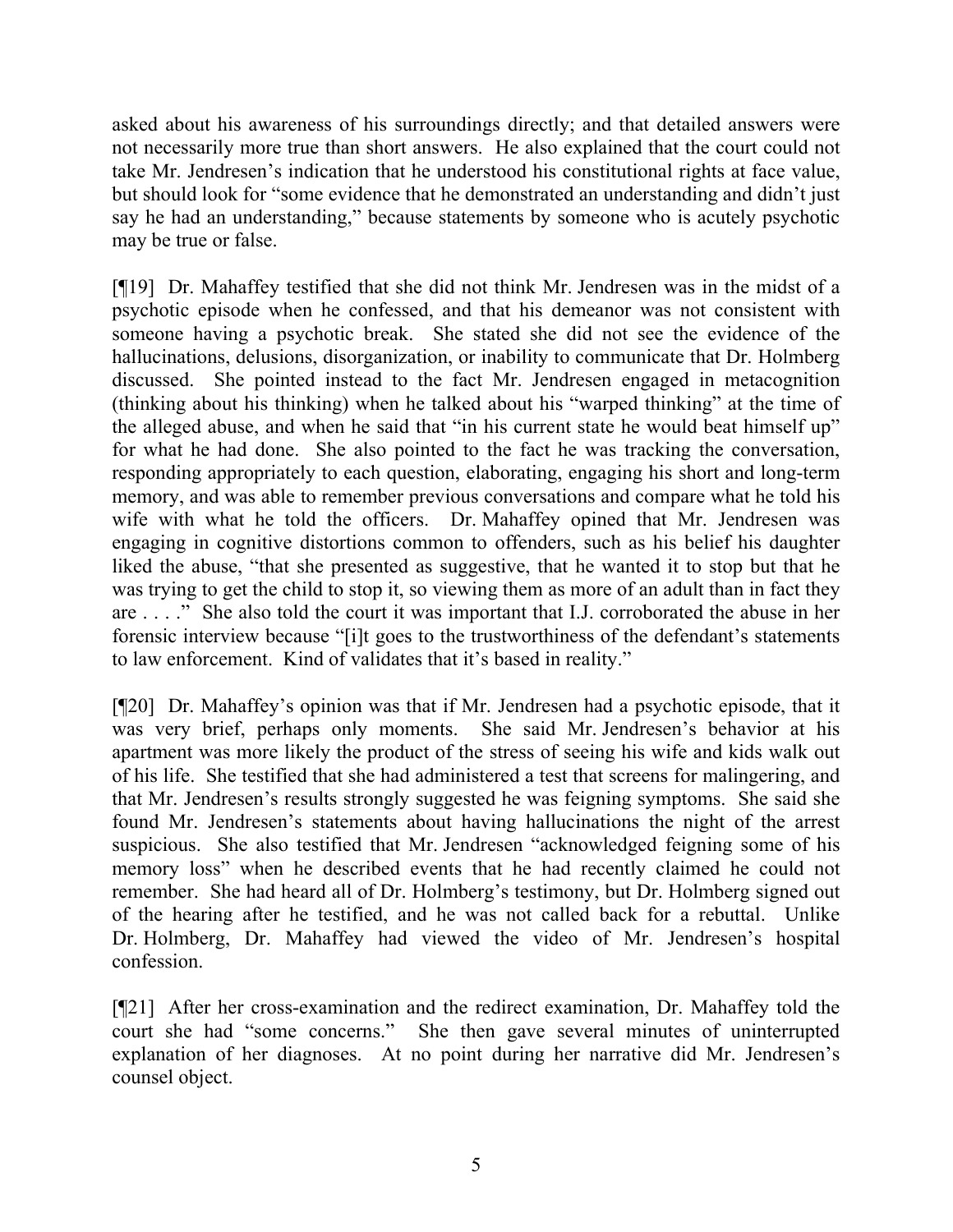[¶22] The parties offered the body cam videos into evidence for the court to view after the hearing. The district court found Mr. Jendresen waived his *Miranda* rights "voluntarily, knowingly, and intelligently," and denied his motion to suppress the statements.

# **Trial**

[¶23] Mr. Jendresen proceeded to a bench trial in February 2019, on the theory that his confession was unreliable due to his mental state, and that the State had insufficient corroborating evidence of his charges. He stipulated the State could play his daughter's forensic interview instead of requiring her to testify. The court heard testimony from I.J.'s forensic interviewer, three police officers, and Mr. Jendresen's wife and brother-inlaw. Mr. Jendresen stipulated that the court could use the suppression hearing testimony from the experts for its determination of the reliability of his confessions.

[¶24] At the close of trial, the district court reiterated Mr. Jendresen's statements "were voluntarily made with an understanding of his rights as per *Miranda*." The court noted that the confession did not begin with the involvement of law enforcement, but when Mr. Jendresen unburdened himself to his brother-in-law. The court found his "seemingly imbalanced actions" when law enforcement encountered him were more likely the result of his overwhelming guilt and distress than psychosis. The court considered both experts' testimony, but placed greater weight on Dr. Mahaffey's opinion, in part, because Dr. Mahaffey had viewed the videos, while Dr. Holmberg had not. The court also accepted Dr. Mahaffey's conclusion "that the defendant was attempting unsuccessfully to malinger." The court then turned to the issue of guilt, and found I.J.'s forensic interview and Mr. Jendresen's disclosures to his wife and brother-in-law corroborated the confession. The district court found him guilty on all four counts.

[¶25] Mr. Jendresen was sentenced to fifteen to thirty years of incarceration on each count of first-degree sexual abuse of a minor and ten to twenty years of incarceration on the count of second-degree sexual abuse of a minor, with all sentences to run concurrently. He appealed the trial verdict.

# **Rule 21 Motion**

[¶26] Mr. Jendresen then filed a motion in the district court claiming ineffective assistance of counsel under W.R.A.P. 21(a), and his trial appeal was stayed. He argued that his Sixth Amendment right to effective assistance of counsel was violated; first, because his counsel failed to provide Dr. Holmberg with the videos before the suppression hearing; and, second, because counsel violated his statutory rights under Wyo. Stat. Ann. § 7-11-303(h) and -304(h) and his Fifth Amendment right against selfincrimination by stipulating to the admission of suppression hearing testimony of the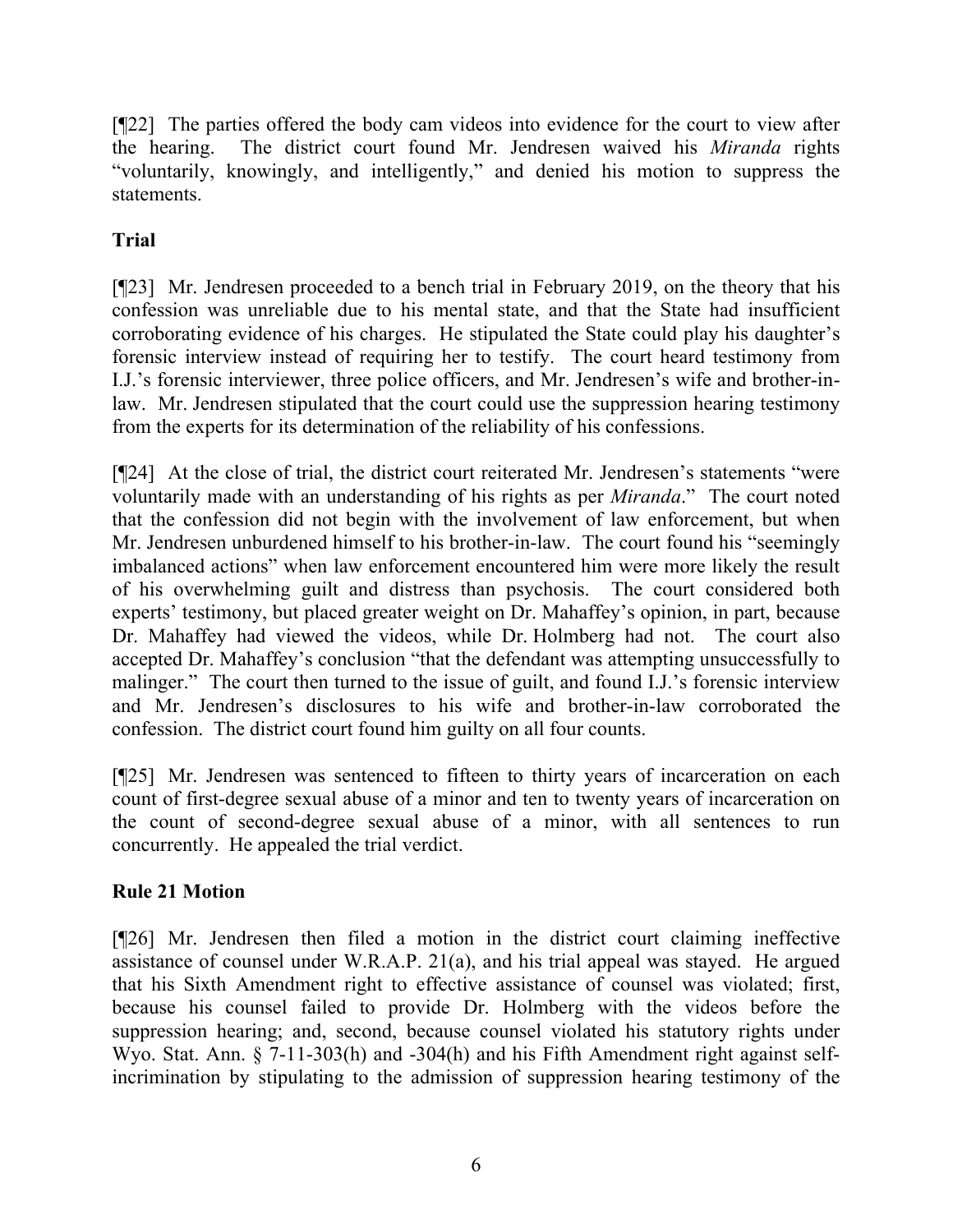experts at trial. He claimed the statements he made during his mental health evaluations were used against him as substantive evidence of his guilt.

[¶27] In April 2020, the district court held a virtual hearing in which Mr. Jendresen's trial counsel and Dr. Holmberg testified. Dr. Holmberg explained how the videos would have strengthened his testimony at the suppression hearing, and he took the opportunity to rebut many of Dr. Mahaffey's opinions, particularly her opinion that Mr. Jendresen was malingering. However, the district court found Dr. Holmberg's testimony after watching the videos did not fundamentally change, and the court stated it did not use any of the information from Mr. Jendresen's competency evaluations to determine his guilt at trial. The district court concluded Mr. Jendresen benefitted from effective assistance of counsel. We include further detail as necessary in the discussion.

# *DISCUSSION*

[¶28] Mr. Jendresen argues that his *Miranda* waiver was not knowing and intelligent because he was psychotic on the night of December 26, 2016, therefore the confession should not have been admitted. He then contends that his counsel was ineffective in various respects. We first address the *Miranda* waiver.

# *I. Mr. Jendresen Voluntarily Waived His Miranda Rights*

[¶29] We review the district court's findings of fact on a motion to suppress for clear error. *Schwartz v. Wyoming*, 2021 WY 48, ¶ 9, 483 P.3d 861, 864 (Wyo. 2021) (citing *Rodriguez v. State*, 2018 WY 134, ¶ 15, 430 P.3d 766, 770 (Wyo. 2018)). We view the evidence in the light most favorable to the district court's decision because it had the opportunity to "assess the credibility of the witnesses, weigh the evidence, and make the necessary inferences, deductions, and conclusions." *Rodriguez*, 2018 WY 134, ¶ 15, 430 P.3d at 770. We review the district court's conclusions of law de novo. *Schwartz*, 2021 WY 48, ¶ 9, 483 P.3d at 864. Voluntariness is a question of law which we review de novo. *Bhutto v. State*, 2005 WY 78, ¶ 11, 114 P.3d 1252, 1257 (Wyo. 2005) (citing *Lewis v. State*, 2002 WY 92, ¶ 18, 48 P.3d 1063, 1068 (Wyo. 2002)).

[¶30] The rights recognized in *Miranda v. Arizona*, 384 U.S. 436, 86 S.Ct. 1602, 16 L.Ed.2d 694 (1966) protect "defendants against government coercion leading them to surrender rights protected by the Fifth Amendment." *Colorado v. Connelly*, 479 U.S. 157, 170, 107 S.Ct. 515, 523, 93 L.Ed.2d 473 (1986). [1](#page-7-0) Statements made during a custodial interrogation are therefore inadmissible unless the suspect in custody is advised

<span id="page-7-0"></span><sup>&</sup>lt;sup>1</sup> The related but distinct question of the voluntariness of the confession arises from the Due Process Clause of the Fourteenth Amendment. *Connelly*, 479 U.S. at 163-64, 107 S.Ct. at 519-20. Mr. Jendresen raises only his Fifth Amendment *Miranda* rights in this appeal.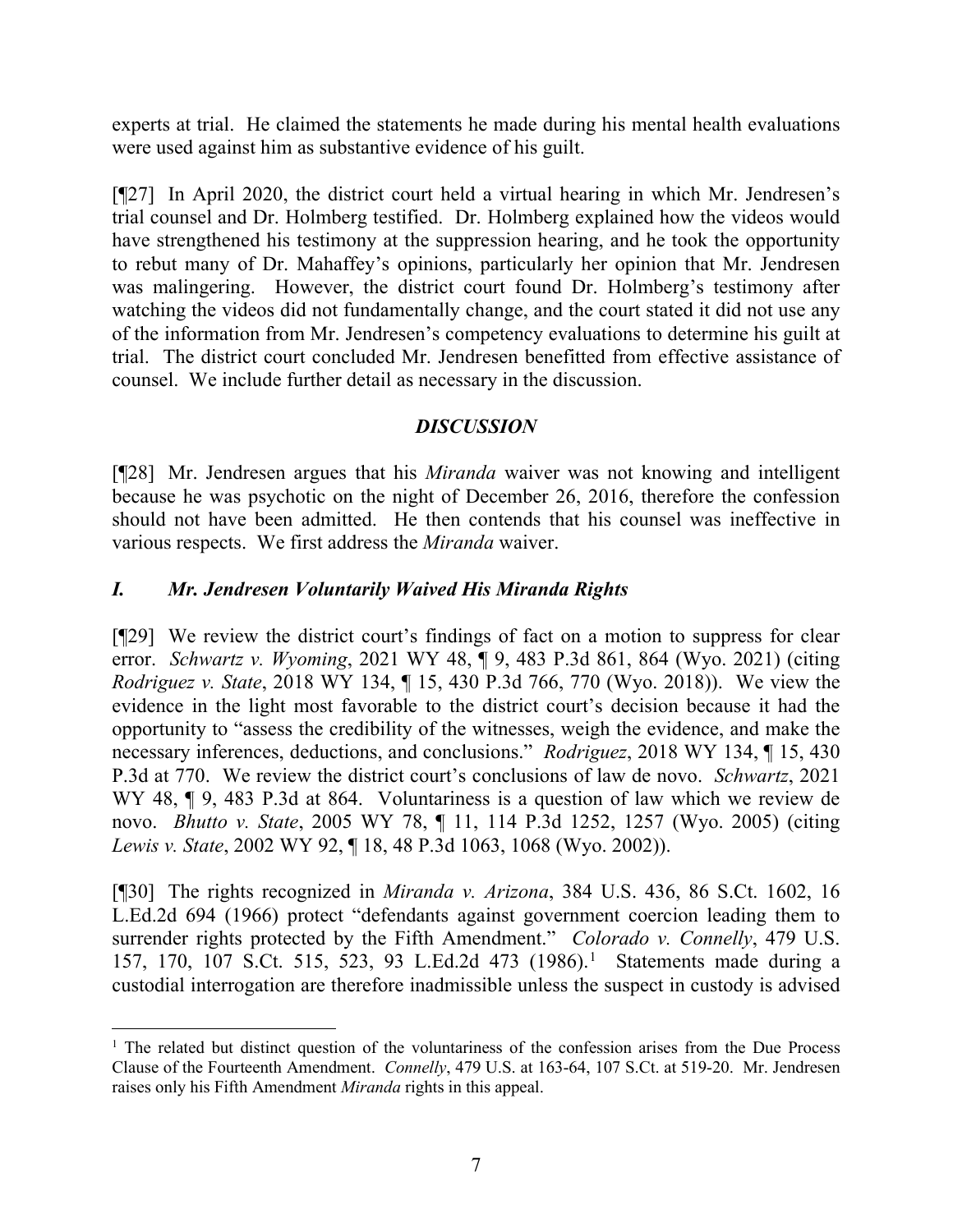of his constitutional rights. *Rodriguez*, 2018 WY 134, ¶ 27, 430 P.3d at 772 (citing *Miranda*, 384 U.S. at 444, 86 S.Ct. at 1612). However, advising a suspect of his *Miranda*  rights alone does not make a confession admissible. *Bhutto*, 2005 WY 78, ¶ 11, 114 P.3d at 1258. A *Miranda* waiver must be "made voluntarily, knowingly and intelligently." *Solis v. State*, 851 P.2d 1296, 1299 (Wyo. 1993) (quoting *Frias v. State*, 722 P.2d 135, 142 (Wyo. 1986)).

> A statement is not "compelled" within the meaning of the Fifth Amendment if an individual "voluntarily, knowingly and intelligently" waives his constitutional privilege. *Miranda v. Arizona*, [384 U.S.] at 444, 86 S.Ct. at 1612. The inquiry whether a waiver is coerced "has two distinct dimensions." *Moran v. Burbine*, 475 U.S. 412, 421, 106 S.Ct. 1135, 1141, 89 L.Ed.2d 410 (1986):

> > "First the relinquishment of the right must have been voluntary in the sense that it was the product of a free and deliberate choice rather than intimidation, coercion, or deception. Second, the waiver must have been made with a full awareness both of the nature of the right being abandoned and the consequences of the decision to abandon it. Only if the 'totality of the circumstances surrounding the interrogation' reveal both an uncoerced choice and the requisite level of comprehension may a court properly conclude that the *Miranda* rights have been waived." *Ibid.* (quoting *Fare v. Michael C.*, 442 U.S. 707, 725, 99 S.Ct. 2560, 2572, 61 L.Ed.2d 197 (1979)).

*Colorado v. Spring*, 479 U.S. 564, 573, 107 S.Ct. 851, 857, 93 L.Ed.2d 954 (1987); *see also Frias*, 722 P.2d at 141-42; *Berghuis v. Thompkins*, 560 U.S. 370, 382, 130 S.Ct. 2250, 2260, 176 L.Ed.2d 1098 (2010). The State bears the burden of proving both prongs by a preponderance of the evidence. *Solis*, 851 P.2d at 1299 (citing *Connelly*, 479 U.S. 157, 107 S.Ct. 515).

[¶31] It is undisputed Mr. Jendresen was in custody when he confessed and that he was advised of his *Miranda* rights each time. Mr. Jendresen does not argue the police coerced him at any point.<sup>[2](#page-8-0)</sup> His only argument is that his waiver was not knowing and intelligent

<span id="page-8-0"></span><sup>2</sup> The United States Supreme Court emphasized that the coercion *Miranda* protects against is governmental coercion. In *Connelly*, the United States Supreme Court reversed the Colorado Supreme Court's decision affirming the suppression of Mr. Connelly's statements. The Colorado court relied on a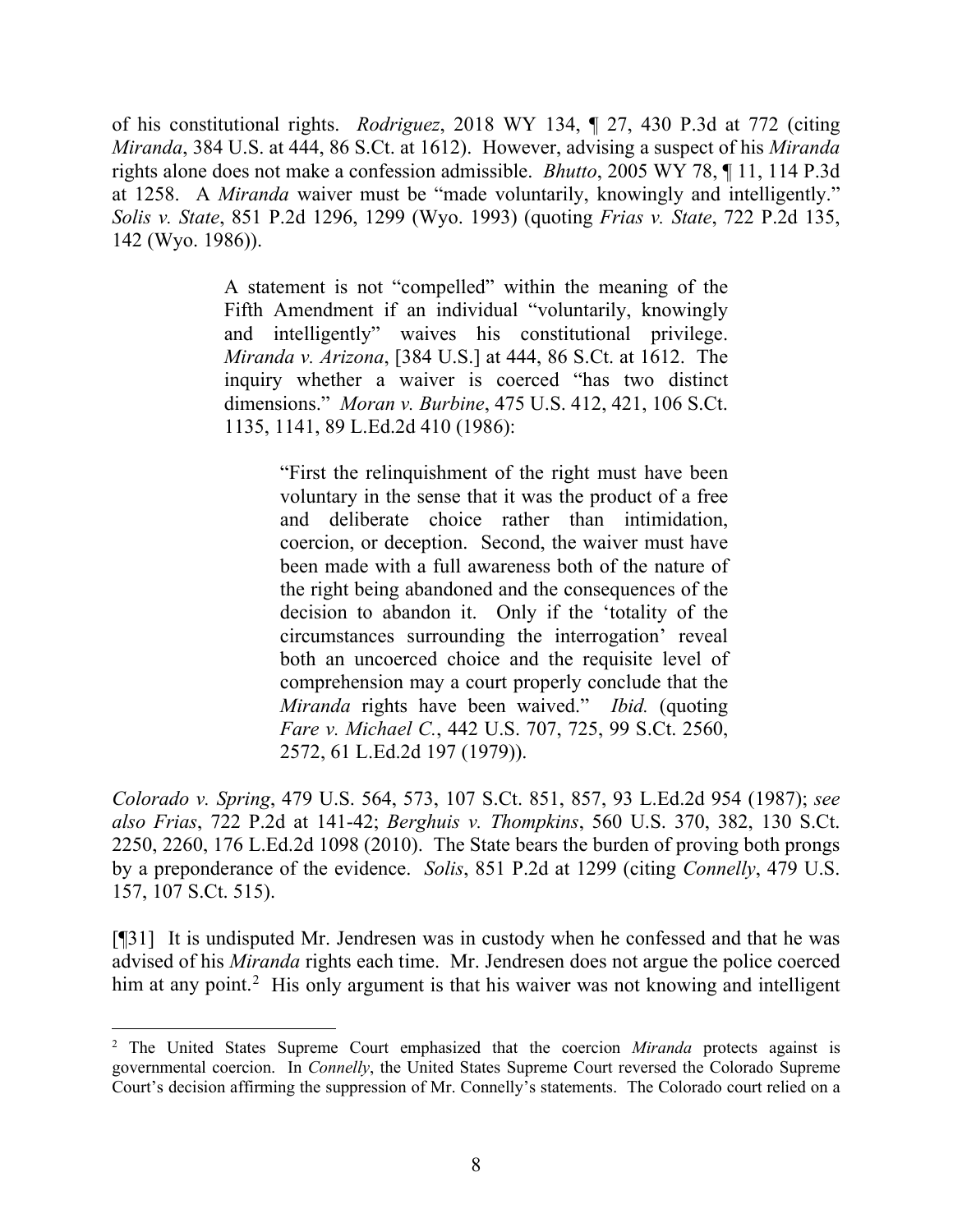because of his mental state. We turn then to the second prong – Mr. Jendresen's awareness, both of the nature of the right being abandoned, and the consequences of the decision to abandon it.

> The second inquiry under the *Frias* test is whether Appellant was sufficiently aware of the nature of the right being abandoned and the consequences of his decision to abandon that right. No bright line test exists for determining when a defendant sufficiently comprehends his rights to effectuate a valid waiver. Each defendant's waiver must be analyzed in light of his particular background, experience, and conduct. *North Carolina v. Butler*, 441 U.S. 369, 99 S.Ct. 1755, 60 L.Ed.2d 286 (1979). The constitution does not require that a defendant know and understand every possible consequence of a waiver of the Fifth Amendment privilege. *Colorado v. Spring*, 479 U.S. 564, 574, 107 S.Ct. 851, 857, 93 L.Ed.2d 954 (1987).

*Solis*, 851 P.2d at 1299.

[¶32] The district court found, based on "all of the evidence presented at the hearing and through the video recordings," that Mr. Jendresen "did have awareness of the nature of his *Miranda* rights and ... understood sufficiently the consequences of his decision to waive those rights." The evidence showed:

- The *Miranda* warning was read relatively fast, but not so quickly as to not be understandable.
- Mr. Jendresen indicated he understood his rights with a nod.
- He did not appear to be out of control, or even agitated at the hospital, as he had at the apartment building, but was calm and paying attention to Corporal Johnson.

psychiatrist's testimony that Mr. Connelly "was not capable of making a 'free decision with respect to his constitutional right of silence . . . and his constitutional right to confer with a lawyer before talking to the police.'" 479 U.S. at 169, 107 S.Ct. at 523 (citation omitted). But the Court held "*Miranda* protects defendants against government coercion leading them to surrender rights protected by the Fifth Amendment; it goes no further than that. Respondent's perception of coercion flowing from the 'voice of God,' however important or significant such a perception may be in other disciplines, is a matter to which the United States Constitution does not speak." *Connelly*, 479 U.S. at 170-71, 107 S.Ct. at 523-24.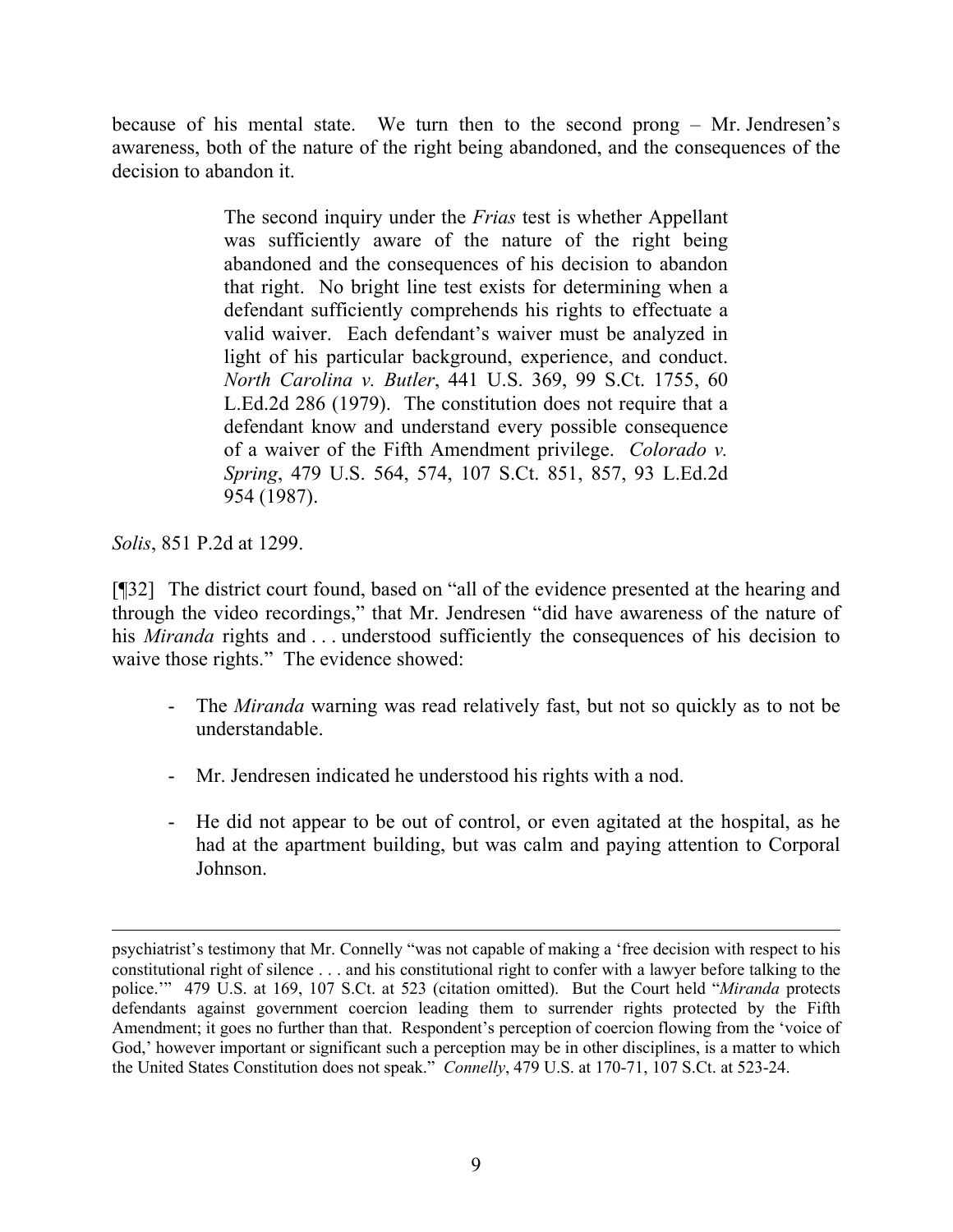- When asked about his physical condition, he responded appropriately, saying, "I hurt" and "obviously I'm naked," and "I'm not mad."
- He answered with a simple "yes" to several of Corporal Johnson's questions, but he also elaborated at times. For example, when asked whether the last occurrence of abuse was days or weeks in the past, Mr. Jendresen shook his head and said, "months."
- He gave details about the abuse, he specified how many times it happened, and he listed the different states where the family had lived when it happened.
- He explained his thinking during the abuse.

[¶33] Mr. Jendresen complains the district court erred in reaching this conclusion because it "relied entirely" on Dr. Mahaffey's testimony and it "did not look at the totality of the circumstances." He complains that his expert's testimony–that Mr. Jendresen would have had trouble understanding and waiving his rights intelligently because he was acutely psychotic and lacking contact with reality at the time–was disregarded by the district court. The record shows the district court looked beyond Dr. Mahaffey's testimony and considered the circumstances surrounding Mr. Jendresen's decision to confess, particularly his brother-in-law's admonition to come clean. The district court did place greater weight on Dr. Mahaffey's opinion, but "[w]hen a district court is faced with conflicting expert reports, it 'does not clearly err simply by crediting one opinion over another where other record evidence exists to support the conclusion.'" *Fletcher v. State*, 2010 WY 167, ¶ 20, 245 P.3d 327, 333 (Wyo. 2010) (quoting *Battle v. United States*, 419 F.3d 1292, 1299 (11th Cir. 2005)).

[¶34] The district court's findings of fact were not clearly erroneous. As a matter of law, the court correctly applied the facts and concluded Mr. Jendresen was aware of the nature of the right to remain silent and the consequences of his decision to abandon that right.

# *II. Ineffective Assistance of Counsel*

[¶35] At his Rule 21 hearing, Mr. Jendresen asserted his trial counsel was deficient for failing to provide the police body cam videos to his expert witness, and for stipulating to the use of his psychological evaluations at trial. On appeal, he raises various other omissions, and he claims the cumulative effect of his counsel's failures caused him prejudice.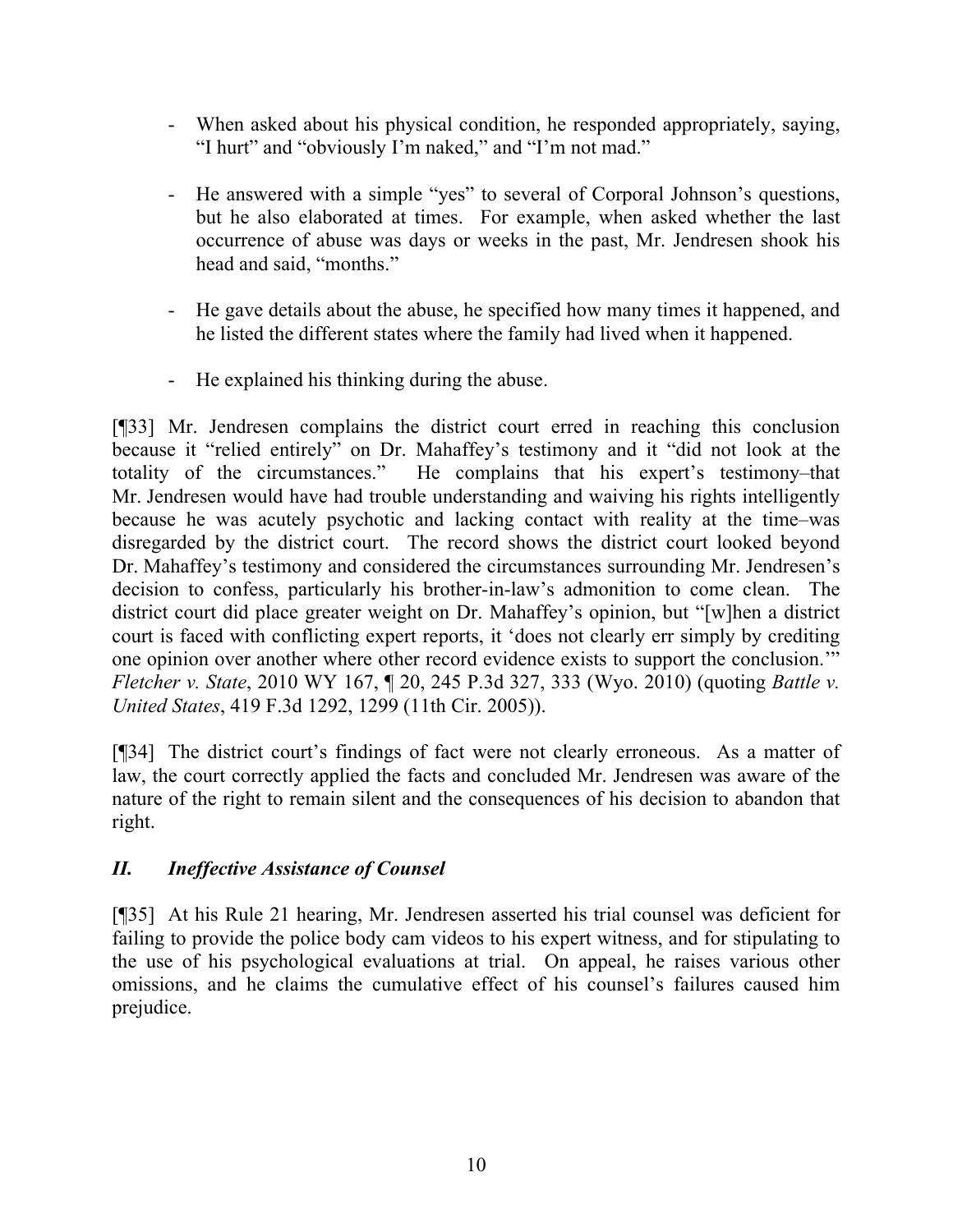## *STANDARD OF REVIEW*

[¶36] Ineffective assistance of counsel claims "involve mixed questions of law and fact." *Sides v. State*, 2021 WY 42, ¶ 34, 483 P.3d 128, 137 (Wyo. 2021) (citing *Mellott v. State*, 2019 WY 23, ¶ 11, 435 P.3d 376, 381 (Wyo. 2019)). We review the district court's findings of fact for clear error and its conclusions of law de novo. *Sides*, 2021 WY 42, ¶ 34, 483 P.3d at 137.

### **Mr. Jendresen's Trial Counsel Provided Effective Assistance**

[¶37] "A criminal defendant has the right to the effective assistance of counsel." *Shields v. State*, 2020 WY 101, ¶ 44, 468 P.3d 1097, 1109 (Wyo. 2020) (citing U.S. Const. amend. VI; *Strickland v. Washington*, 466 U.S. 668, 686, 104 S.Ct. 2052, 2063, 80 L.Ed.2d 674 (1984)). To prevail on an ineffective assistance claim, the appellant bears a two-part burden. *Sides*, 2021 WY 42, ¶ 33, 483 P.3d at 137. First, the appellant must "show that his attorney's performance 'was substantially below that of a reasonably competent attorney.'" *Lewis v. State*, 2020 WY 110, ¶ 18, 470 P.3d 564, 569-70 (Wyo. 2020) (quoting *Byerly v. State*, 2019 WY 130, ¶ 67, 455 P.3d 232, 250 (Wyo. 2019)). Second, he must show "that, absent the deficiency, a reasonable probability exists that he would have enjoyed a more favorable outcome." *Lewis*, 2020 WY 110, ¶ 18, 470 P.3d at 570. We adhere to the "strong presumption that counsel rendered adequate assistance and made all significant decisions in the exercise of reasonable judgment." *Neidlinger v. State*, 2021 WY 39, ¶ 53, 482 P.3d 337, 352 (Wyo. 2021). We examine counsel's actions "under the circumstances existing at the time of the challenged act or omission and from the perspective available" then, not in hindsight. *Dixon v. State*, 2019 WY 37, ¶ 56, 438 P.3d 216, 236 (Wyo. 2019) (quoting *Wall v. State*, 2019 WY 2, ¶ 39, 432 P.3d 516, 527 (Wyo. 2019)). We determine only "whether [counsel's] actions could be considered sound trial strategy." *Dixon*, 2019 WY 37, ¶ 56, 438 P.3d at 236 (alteration in original) (quoting *Luftig v. State*, 2010 WY 43, ¶ 18, 228 P.3d 857, 865 (Wyo. 2010)). We may dispose of an ineffective assistance claim solely on the prejudice prong. *Sides*, 2021 WY 42, ¶ 34, 483 P.3d at 137; *Lewis*, 2020 WY 110, ¶ 18, 470 P.3d at 570.

## **A. The Videos**

[¶38] Mr. Jendresen claims his counsel's failure to provide his expert with the videos deprived him of relevant evidence and undermined his credibility. At trial, the district court stated it found Dr. Holmberg a competent psychiatrist, and it considered his opinions carefully. Yet the district court gave Dr. Mahaffey's opinion more weight, in part because she had viewed the hospital confession video while Dr. Holmberg had not, and, in part, because her opinion provided "greater and more encompassing detail." The court also commented that "Dr. Mahaffey approached the totality of defendant's circumstances from a forensic standpoint rather than a clinical standpoint." Mr. Jendresen concludes from the latter comments that the district court disregarded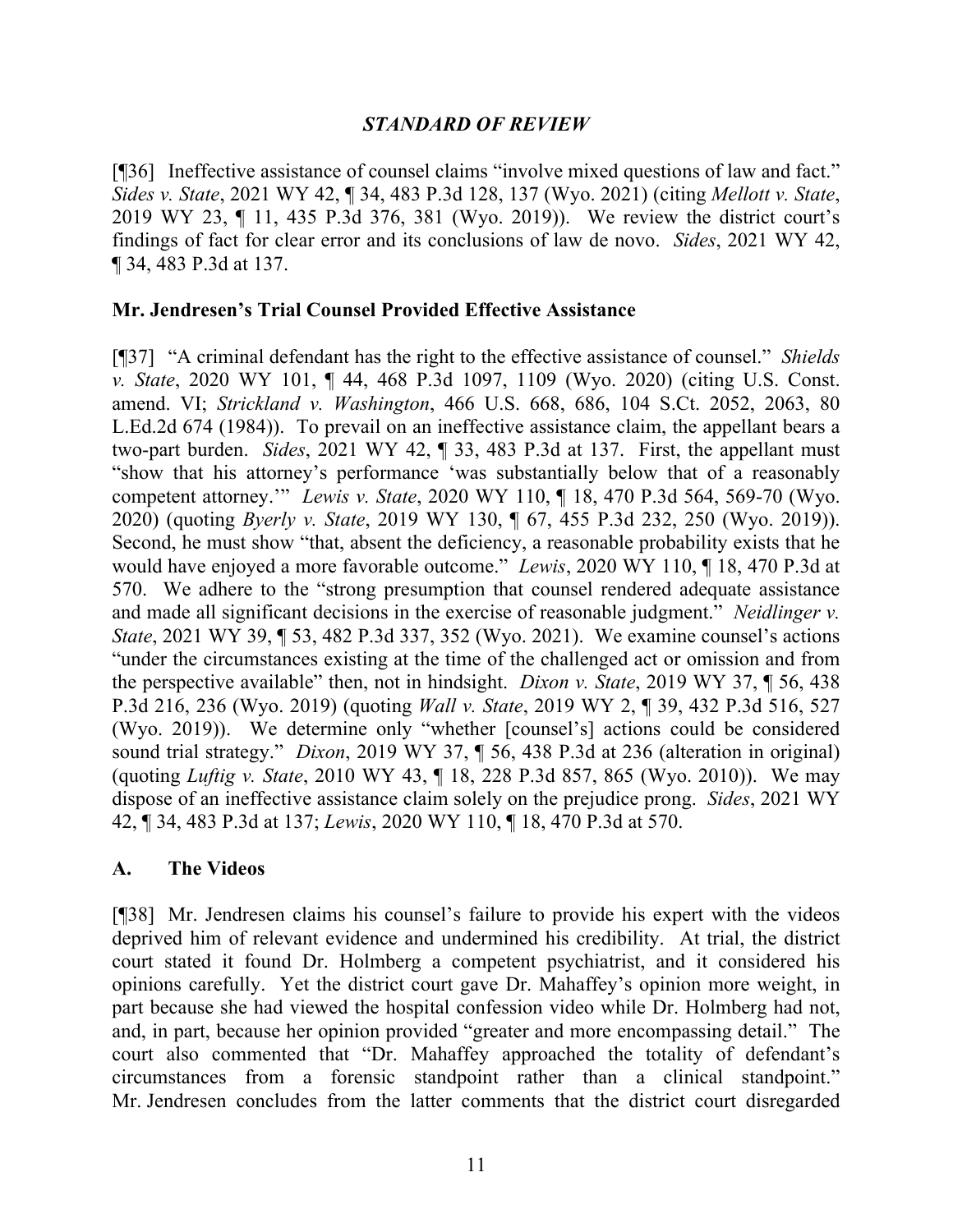Dr. Holmberg's testimony. He further argues that his trial counsel failed to mitigate the situation because he did not ask Dr. Holmberg to stay on the line in order to rebut Dr. Mahaffey's opinion, and, finally, he failed to call Dr. Holmberg to testify at trial.

[¶39] At the Rule 21 hearing, trial counsel testified that his failure to give Dr. Holmberg the videos was not strategic, it simply did not cross his mind. He also testified that after Dr. Holmberg hung up, he did not call him back to rebut any of Dr. Mahaffey's testimony then or at the subsequent trial because he "felt like it was very clear what Dr. Holmberg's position was and why he reached the conclusions that he reached." Dr. Holmberg testified in great detail at the Rule 21 hearing after he viewed the videos. In his lengthy, unrebutted testimony, he used the videos to draw the court's attention to several facts which further supported his ultimate opinion. Yet, as the district court recognized, Dr. Holmberg's opinion did not change substantially after he watched the videos.

[¶40] Dr. Holmberg discussed numerous facts from the videos that supported his underlying opinions, such as: Mr. Jendresen endured a psychotic break from reality that began before he was *Mirandized* and lasted well beyond the December 26<sup>th</sup> incident; he had previous psychotic breaks; Mr. Jendresen had a thought disorder throughout the arrest and confessions; and Mr. Jendresen endorsed psychotic symptoms such as hallucinations and hearing voices. Dr. Holmberg also took the opportunity to reiterate and strengthen his responses to questions the district court had asked in the suppression hearing, and to rebut Dr. Mahaffey's opinions, particularly on the issue of malingering. Dr. Holmberg explained his belief that Dr. Mahaffey's malingering diagnosis concerned Mr. Jendresen's behavior at the time of evaluation, more than a year after his arrest, and was therefore not relevant to his condition at the time of his confession. He added that, while Dr. Mahaffey had seen the hospital confession video, there was much that she did not see, including the video from the emergency room, the video of the jail interview, and his jail medical records. Finally, Dr. Holmberg testified that watching the videos strengthened his opinion that Mr. Jendresen did not knowingly and intelligently waive his *Miranda* rights.

[¶41] Yet, he also testified that his opinion changed "slightly" after having watched the videos. As he described the opinion he gave at the suppression hearing, "I had expressed skepticism that it – about it and thought that it was a red flag, but I did not opine that he was unable to waive his *Miranda* rights competently." After reviewing all the videos, his opinion was "it was unlikely [Mr. Jendresen] was able to competently waive his *Miranda*  rights." There is no meaningful difference between his earlier and later opinions. The district court correctly concluded "[f]undamentally, Dr. Holmberg's opinion does not change," and the information he added at the Rule 21 hearing were facts largely available to him from the police reports, which he had at the time of the suppression hearing.

[¶42] Because giving Dr. Holmberg the videos would not have resulted in a different outcome, we find his counsel's failure to do so did not result in prejudice. Therefore, we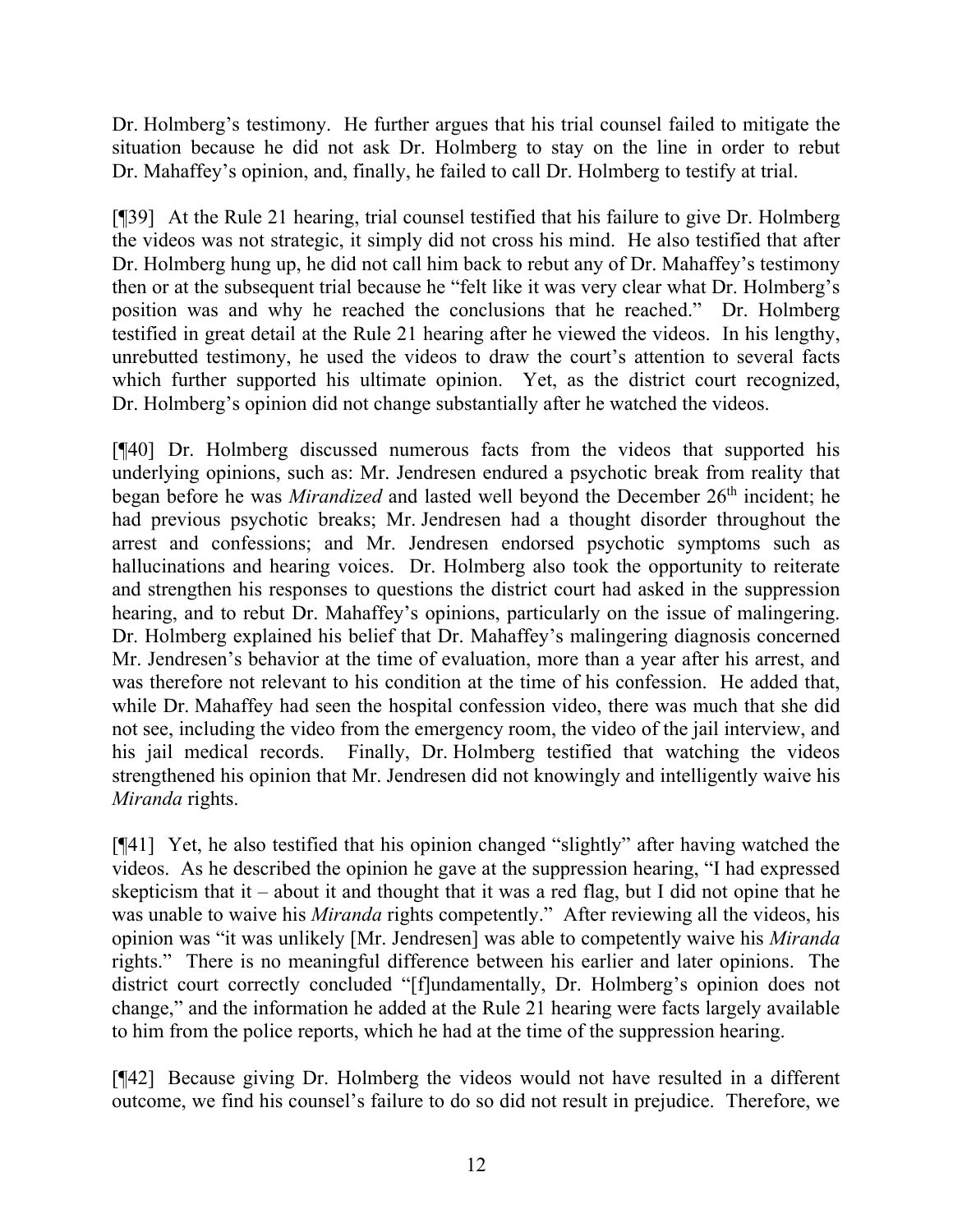do not determine whether this act was "outside the wide range of professionally competent assistance." *Shields*, 2020 WY 101, ¶ 44, 468 P.3d at 1110 (quoting *Winters v. State*, 2019 WY 76, ¶ 12, 446 P.3d 191, 199 (Wyo. 2019)).

# **B. Stipulating to the Experts' Suppression Hearing Testimony**

[¶43] At the suppression hearing, the two State forensic examiners and Dr. Holmberg testified about their findings from their evaluations of Mr. Jendresen under Wyo. Stat. Ann. § 7-11-303 (to assess his fitness to proceed in court) and § 7-11-304 (to assess his capacity at the time of the alleged crimes). Information from those evaluations is not admissible in any criminal proceeding on any issue other than the mental condition of the defendant. *See* Wyo. Stat. Ann. §§ 7-11-303(h); 7-11-304(h). Mr. Jendresen contends his counsel was deficient for failing to consider the statutory prohibition when he stipulated to the use of the experts' suppression hearing testimony at trial. He contends this mistake was prejudicial because the district court "did in fact rely" on Dr. Mahaffey's testimony regarding statements Mr. Jendresen made during his evaluations.

[¶44] Mr. Jendresen's argument overlooks the fact that his mental condition remained at issue at trial. While it is true that the district court relied on the diagnoses for its pretrial determination whether he validly waived his *Miranda* rights, Mr. Jendresen's mental condition was still at issue at trial with respect to the voluntariness of his confession. *See Connelly*, 479 U.S. at 163-64, 107 S.Ct. at 519-20 (distinguishing between the voluntariness of *Miranda* waiver under Fifth Amendment and voluntariness of confession under Due Process Clause of the Fourteenth Amendment). The district court recognized this in its Rule 21 decision, when it said: "To be clear, however, the court used none of the information gathered from Mr. Jendresen in his evaluations in making its ultimate decision regarding his guilt. Rather, again, that information was used solely to determine the issues of competence to waive *Miranda* rights *and to voluntarily make a confession*." (Emphasis added.) Further, Mr. Jendresen's counsel said he stipulated to the use of the confession videos at trial because he continued to believe Mr. Jendresen did not waive his rights, and he wanted to preserve the issue for appeal. Because Mr. Jendresen's evaluations were relevant to the voluntariness of his confession, the experts' suppression hearing testimony was admissible at trial and stipulating to it was a reasonable strategy to introduce evidence of Mr. Jendresen's mental condition. *Shields*, 2020 WY 101, ¶ 44, 468 P.3d at 1110.

[¶45] Nevertheless, Mr. Jendresen asserts his trial counsel should not have stipulated to the experts' testimony because there was a "risk" that statements he made in his evaluations could be used as substantive evidence of his guilt, in violation of Wyo. Stat.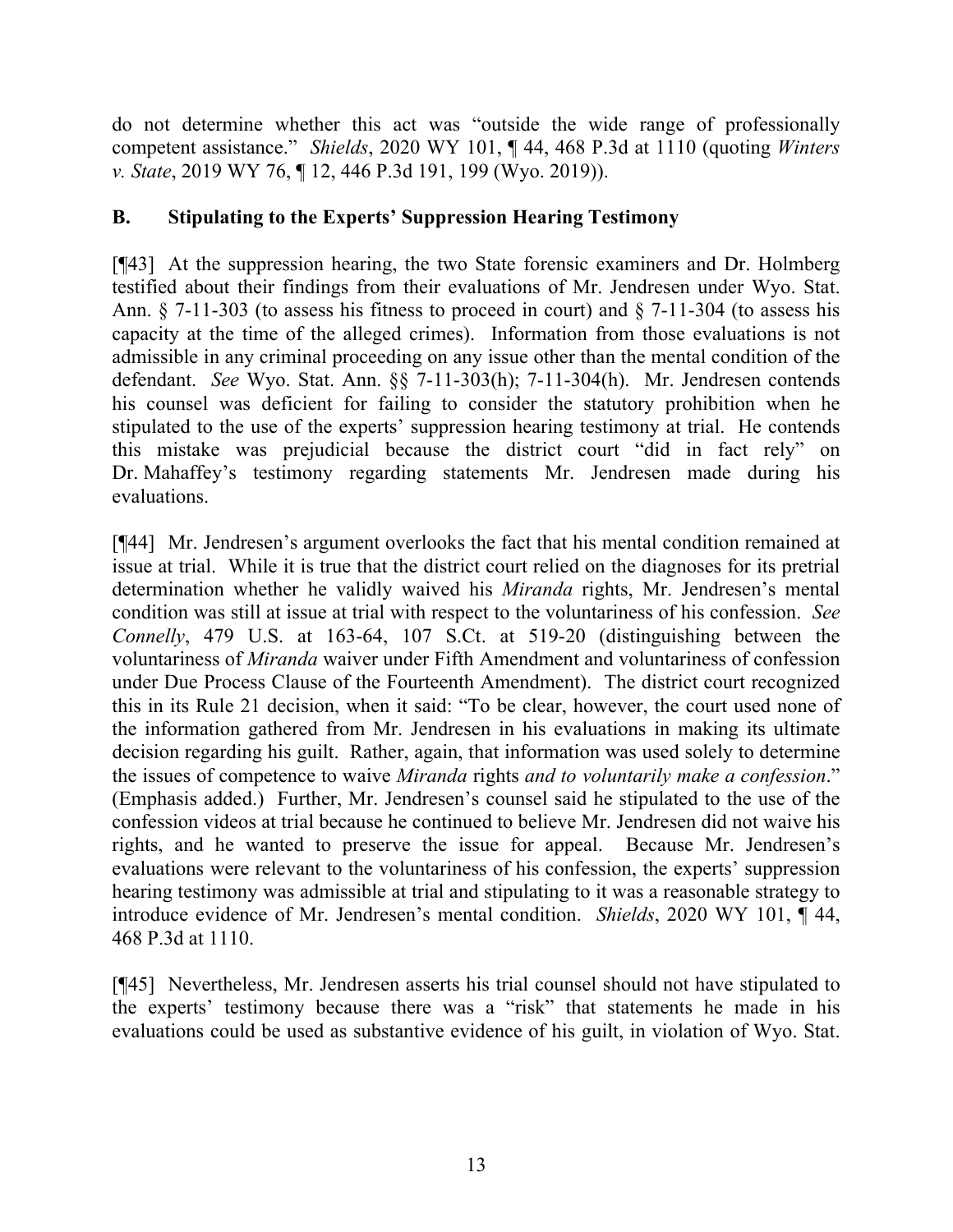Ann.  $\S$  7-11-[3](#page-14-0)03(h); 7-11-304(h).<sup>3</sup> He says the court's assertion "it did not rely on Mr. Jendresen's statements made to Dr. Mahaffey in its conclusion of guilt," is belied by its reference to Dr. Mahaffey's malingering diagnosis, which was based on Mr. Jendresen's protected statements. However, the court's reference to the malingering diagnosis was within the context of its finding Mr. Jendresen's statements "were voluntarily made." The malingering diagnosis was not part of the court's conclusion that Mr. Jendresen was guilty, but one of many factors informing its conclusion Mr. Jendresen knowingly and intelligently waived his rights and then confessed. For the issue of guilt, the court stated it relied on the corroboration of Mr. Jendresen's confession from I.J.'s forensic interview and his statements to his family, in addition to Mr. Jendresen's confession. Mr. Jendresen has not shown that his trial counsel's stipulation was either deficient performance or prejudicial.

# **C. Other Issues**

[¶46] Mr. Jendresen raises additional complaints about his trial counsel that he did not raise in his W.R.A.P. 21 motion. "As a matter of practice, we strongly recommend that ineffective assistance arguments be raised and facts developed in the trial court. However, the failure to do so will not necessarily be fatal." *Pickering v. State*, 2020 WY 66, ¶ 56, 464 P.3d 236, 255 (Wyo. 2020) (footnote omitted). Mr. Jendresen now contends his counsel was ineffective in failing to: sequester each expert at the suppression hearing, recall Dr. Holmberg for rebuttal or as a trial witness, object to Dr. Mahaffey's unsolicited narrative testimony or to re-cross-examine her, and crossexamine fact witnesses at trial about Mr. Jendresen's mental state in the period before his arrest.

[¶47] "The purpose of sequestering witnesses is to prevent the tailoring of evidence to conform to prior testimony and to assist the parties in detecting falsehoods and testimony which is less than candid." *Gabriel v. State*, 925 P.2d 234, 236 (Wyo. 1996) (citation omitted). The Wyoming Rules of Evidence require the court to sequester a witness at the request of a party unless the opposing party can show the witness's presence is essential. W.R.E. 615. "The rule" applies to expert and fact witnesses alike. *Candelaria v. State*, 895 P.2d 434, 439 (Wyo. 1995), *overruled on other grounds by Allen v. State*, 2002 WY 48, 43 P.3d 551 (Wyo. 2002). Even had Mr. Jendresen's counsel invoked W.R.E. 615, sequestration would not have resulted in a better outcome. The parties filed expert reports which generally captured their expected testimony prior to the suppression hearing. We conclude Mr. Jendresen's trial counsel's failure to request sequestration did not cause prejudice.

<span id="page-14-0"></span><sup>&</sup>lt;sup>3</sup> That risk is significantly reduced when, as here, the trial is not to a jury.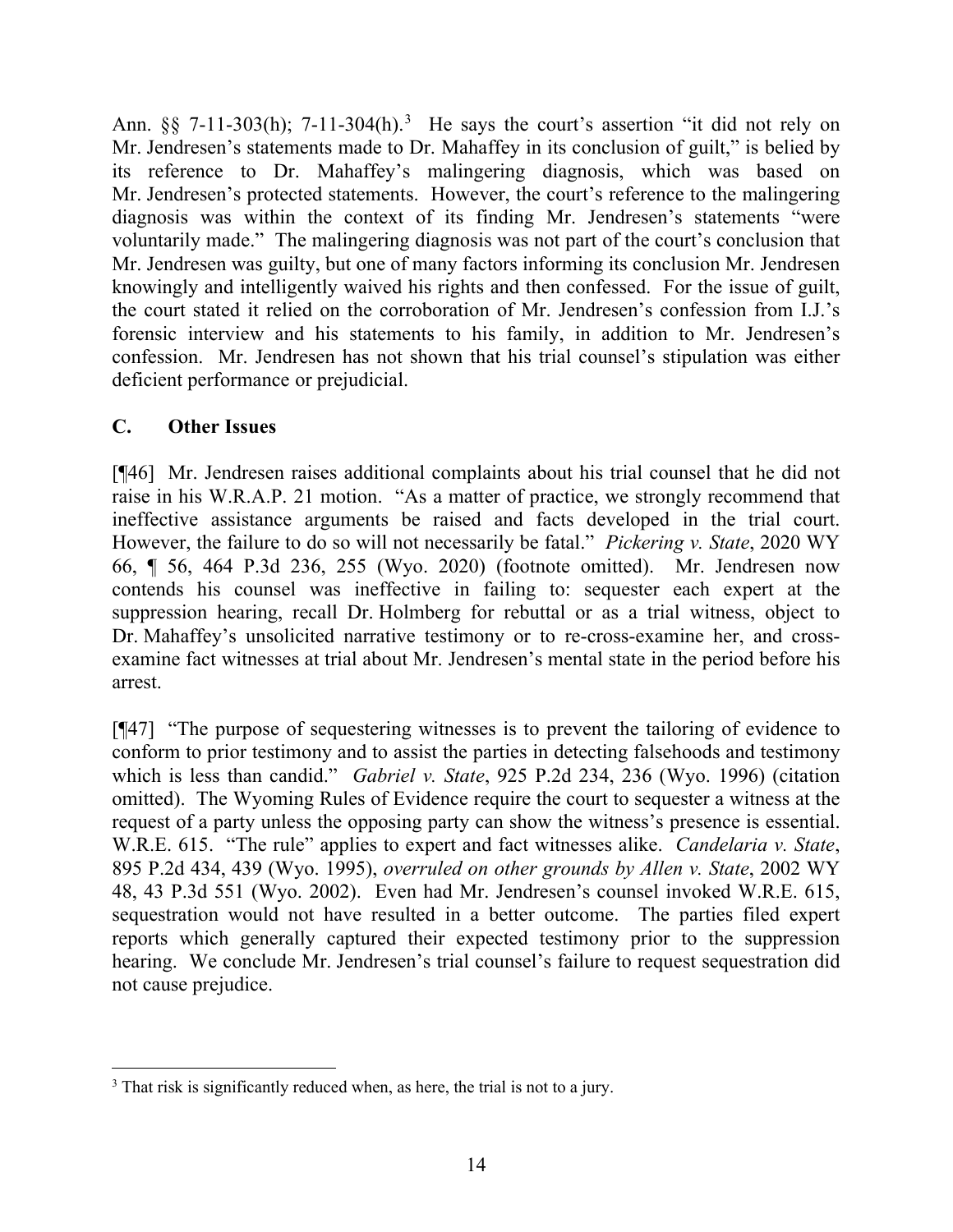[¶48] Mr. Jendresen's claims that his counsel should have recalled Dr. Holmberg for rebuttal at the suppression hearing and at trial are essentially an extension of the previous argument. They fail, first, because each doctor took the opportunity to respond to the other's opinions at the suppression hearing. For example, during his direct examination, Dr. Holmberg discussed Dr. Mahaffey's malingering diagnosis and his reasons for believing Mr. Jendresen's memory loss was not feigned. Second, Dr. Holmberg had the opportunity to thoroughly rebut all of Dr. Mahaffey's opinions at the Rule 21 hearing, yet the district court remained unpersuaded. The court concluded Dr. Holmberg's opinion did not change substantially. The district court stated it was "fully aware" of Dr. Holmberg's opinions and considered them at trial.

[¶49] Mr. Jendresen next claims his trial counsel should have objected to Dr. Mahaffey's narrative testimony after her cross-examination. Mr. Jendresen must show that the testimony "was objectionable and that a lack of objection was not reasonable trial strategy." *Woods v. State*, 2017 WY 111, ¶ 20, 401 P.3d 962, 969 (Wyo. 2017). He lists Dr. Mahaffey's points during her narrative: a discussion of statements Mr. Jendresen made to a jail visitor which indicated he clearly remembered his offenses; her opinion that a person can have brief hallucinations, but they will not impair one's ability to respond rationally to police questioning; her opinion that Mr. Jendresen surprised himself in how far and for how long the offenses went on, and that he wanted them to stop; that Mr. Jendresen never denied what he told the police; that Dr. Holmberg's psychosis diagnosis lacked an explanation of specific symptoms and how they affected Mr. Jendresen's behavior during interrogation; and that Mr. Jendresen seemed to exaggerate his symptoms by telling police he was hallucinating that night. He does not explain how her points were objectionable, he merely concludes the testimony "could have been rebutted, as seen by [Dr. Holmberg's] testimony at the Rule 21 hearing," and it passed without objection, therefore the testimony was "permitted to stand and was relied upon as is at the bench trial when counsel stipulated to Dr. Mahaffey's suppression hearing testimony for trial." Mr. Jendresen's trial counsel could have objected on the basis that the testimony was narrative, or that it was unresponsive, however the testimony did not add anything new or inherently inadmissible—each point merely reinforced Dr. Mahaffey's opinion that Mr. Jendresen was trying to nullify his confession by portraying himself on the night of his arrest as someone with a severe mental disorder. We need not determine whether the failure to object was an unreasonable trial strategy, *see Winters*, 2019 WY 76, ¶ 32 n.9, 446 P.3d at 204 n.9, because even if it was, prejudice did not result. Dr. Mahaffey's narrative only restated her existing opinion, and the district court remained unpersuaded after Dr. Holmberg rebutted that opinion at the Rule 21 hearing.

[¶50] Mr. Jendresen also raises his trial counsel's failure to effectively cross-examine Dr. Mahaffey before or after her narrative. "[C]ross-examination technique is an aspect of trial strategy which is best left to the trial attorney rather than to the supervision of appellate courts." *Bruckner v. State*, 2018 WY 51, ¶ 22, 417 P.3d 178, 183 (Wyo. 2018)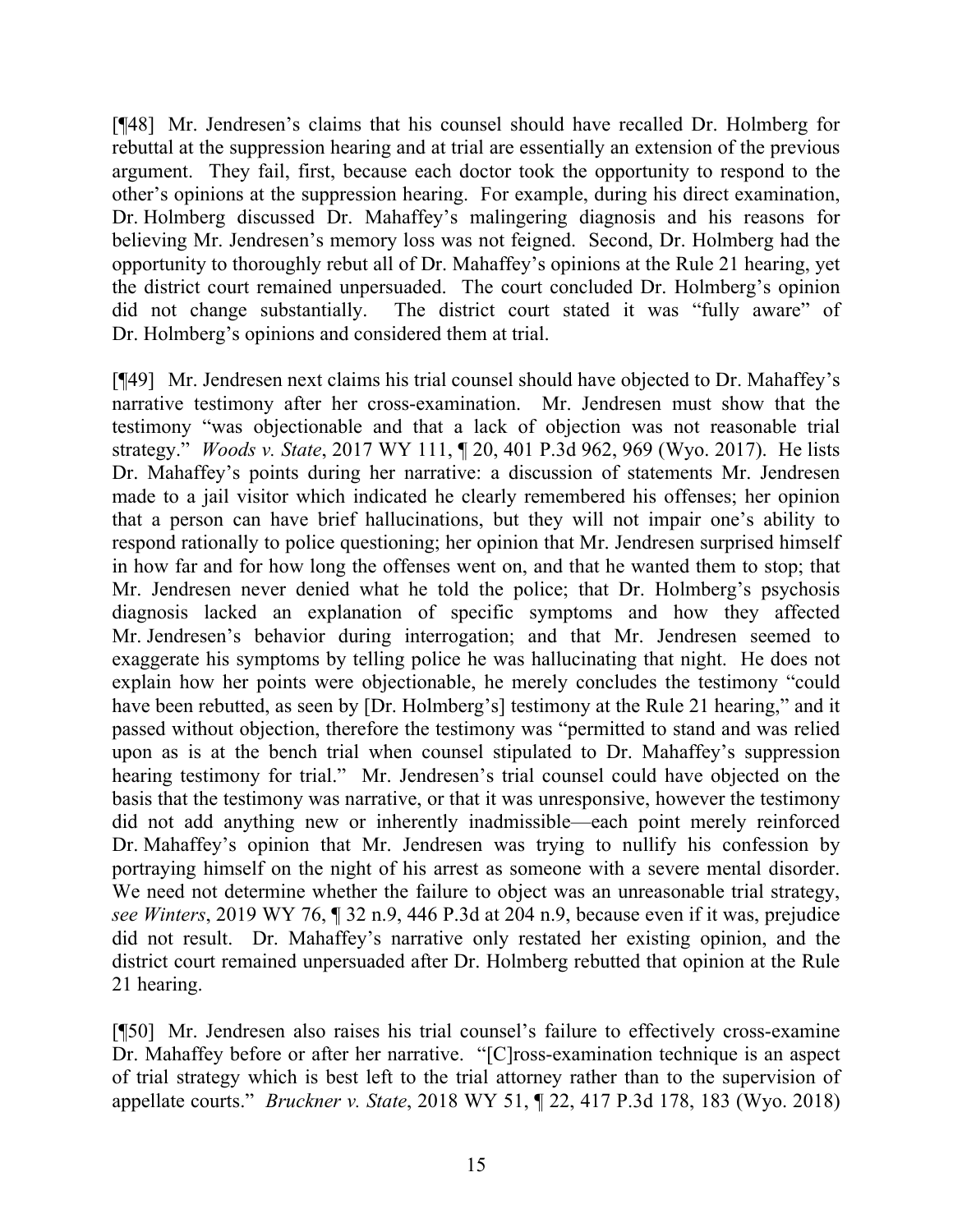(quoting *Mraz v. State*, 2016 WY 85, ¶ 48, 378 P.3d 280, 292 (Wyo. 2016)). "The fact that trial counsel may have pursued a different strategy does little to prove that assistance of counsel was ineffective." *Bruckner*, 2018 WY 51, ¶ 22, 417 P.3d at 183 (citing *Mraz*, 2016 WY 85, ¶ 48, 378 P.3d at 292). Mr. Jendresen's trial counsel did cross-examine Dr. Mahaffey before her narrative, and obtained significant concessions. Mr. Jendresen has not established that it was not a reasonable trial strategy to avoid giving Dr. Mahaffey an opportunity to reinforce her position. *Shields*, 2020 WY 101, ¶ 64, 468 P.3d at 1115.

[¶51] Finally, Mr. Jendresen complains that his trial counsel should have crossexamined Mrs. Jendresen and Mr. Price about Mr. Jendresen's mental state in the period leading up to his arrest because they had made several statements on the police videos that indicated he may have been psychotic. For support he cites *Asch v. State*, 2003 WY 18, 62 P.3d 945 (Wyo. 2003) and subsequent cases where we said *Asch* "involved a failure to effectively cross-examine a key witness." *Pickering*, 2020 WY 66, ¶ 68, 464 P.3d 236, 258 (Wyo. 2020) (quoting *Winters*, 2019 WY 76, ¶ 52 n.13, 446 P.3d at 209 n.13). At issue in *Asch* and its progeny were counsels' failures to interview key witnesses which led to unsuccessful cross-examinations. The failure to interview a key witness "constitute[s] an abrogation of counsel's duty to . . . conduct a reasonable investigation and to utilize any information obtained in providing a reasonable defense. When this deficiency is demonstrated, the appellant need not demonstrate the resulting prejudice, it is presumed." *King v. State*, 810 P.2d 119, 123 (Wyo. 1991) (alterations in original; citation omitted). But when a defendant fails to explain what evidence he would have been able to elicit on cross-examination had trial counsel conducted an interview, we have declined to presume prejudice. *See, e.g.*, *Winters*, 2019 WY 76, ¶ 55, 446 P.3d at 210 (Defendant failed to identify what helpful points could have been made on crossexamination had his counsel interviewed the State's DNA expert.). We have also recognized that whether, or to what extent, to cross-examine a witness is a strategic decision. *Id.* at ¶ 48, 446 P.3d at 208 (quoting *Barkell v. State*, 2002 WY 153, ¶ 23, 55 P.3d 1239, 1244 (Wyo. 2002)). "The risk of excessive cross-examination is that the witness may reconcile inconsistencies, additional unfavorable testimony may be elicited, and ineffective efforts to attack credibility may in fact enhance the witness's testimony." *Winters*, 2019 WY 76, ¶ 48, 446 P.3d at 208.

[¶52] Extensively cross-examining Mrs. Jendresen and Mr. Price may have been risky to the defense, and was unnecessary to establish Mr. Jendresen's mental state prior to his arrest. The arrest videos capture Mr. Price commenting that, before Mr. Jendresen was arrested, Mr. Jendresen had a "melt down," that he was "flipped out," "berserk," "out of the zone," "weird," and "odd." They also capture Mrs. Jendresen saying Mr. Jendresen was "acting weird" and screaming on the evening prior to his arrest and that he had a history of psychotic episodes. Mr. Jendresen's trial counsel's cross-examination strategy avoided unpredictable, potentially harmful testimony, therefore it was a reasonable strategy to limit their cross-examination. Furthermore, because the evidence he wished to elicit was already before the court, there was no prejudice. We deny the foregoing claims